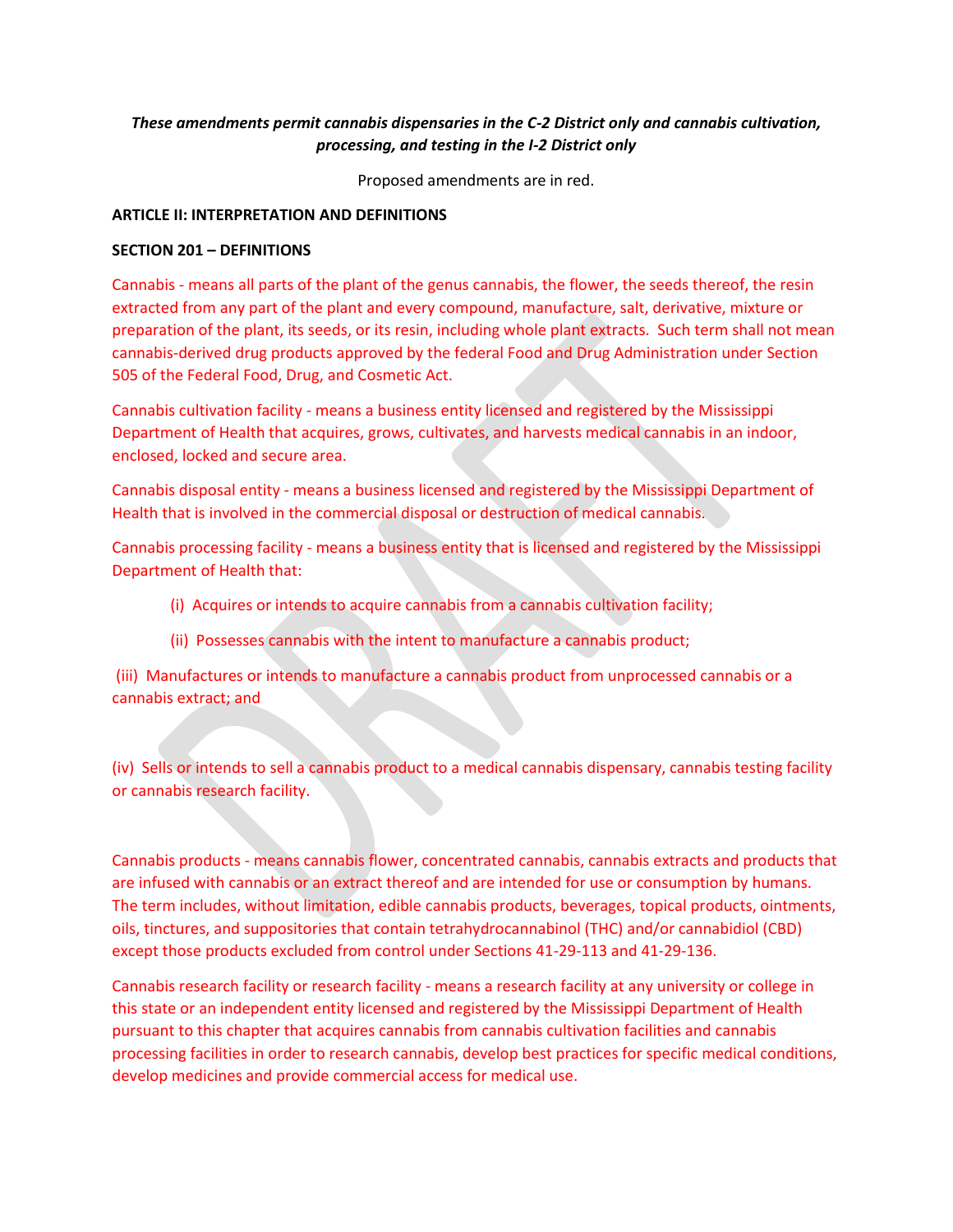(i) "Cannabis testing facility" or "testing facility" means an independent entity licensed and registered by the Mississippi Department of Health that analyzes the safety and potency of cannabis.

(j) "Cannabis transportation entity" means an independent entity licensed and registered by the Mississippi Department of Health that is involved in the commercial transportation of medical cannabis.

Canopy - means the total surface area within a cultivation area that is dedicated to the cultivation of flowering cannabis plants. The surface area of the plant canopy must be calculated in square feet and measured and must include all of the area within the boundaries where the cultivation of the flowering cannabis plants occurs. If the surface area of the plant canopy consists of noncontiguous areas, each component area must be separated by identifiable boundaries. If a tiered or shelving system is used in the cultivation area the surface area of each tier or shelf must be included in calculating the area of the plant canopy. Calculation of the area of the plant canopy may not include the areas within the cultivation area that are used to cultivate immature cannabis plants and seedlings, prior to flowering, and that are not used at any time to cultivate mature cannabis plants.

Cardholder - means a registered qualifying patient or a registered designated caregiver who has been issued and possesses a valid registry identification card

Edible cannabis products - means products that:

- (i) Contain or are infused with cannabis or an extract thereof;
- (ii) Are intended for human consumption by oral ingestion; and

(iii) Are presented in the form of foodstuffs, beverages, extracts, oils, tinctures, lozenges, and other similar products.

Entity - means a corporation, general partnership, limited partnership, or limited liability company that has been registered with the Secretary of State as applicable.

MDOH - means the Mississippi Department of Health.

Medical cannabis - means cannabis, cannabis products and edible cannabis that are intended to be used by registered qualifying patients as provided in this chapter.

Medical cannabis dispensary or dispensary - means an entity licensed and registered with the MDOR that acquires, possesses, stores, transfers, sells, supplies, or dispenses medical cannabis, equipment used for medical cannabis, or related supplies and educational materials to cardholders.

Medical cannabis establishment - means a cannabis cultivation facility, cannabis processing facility, cannabis testing facility, cannabis dispensary, cannabis transportation entity, cannabis disposal entity or cannabis research facility licensed and registered by the appropriate agency.

Medical cannabis establishment agent - means an owner, officer, board member, employee, volunteer, or agent of a medical cannabis establishment.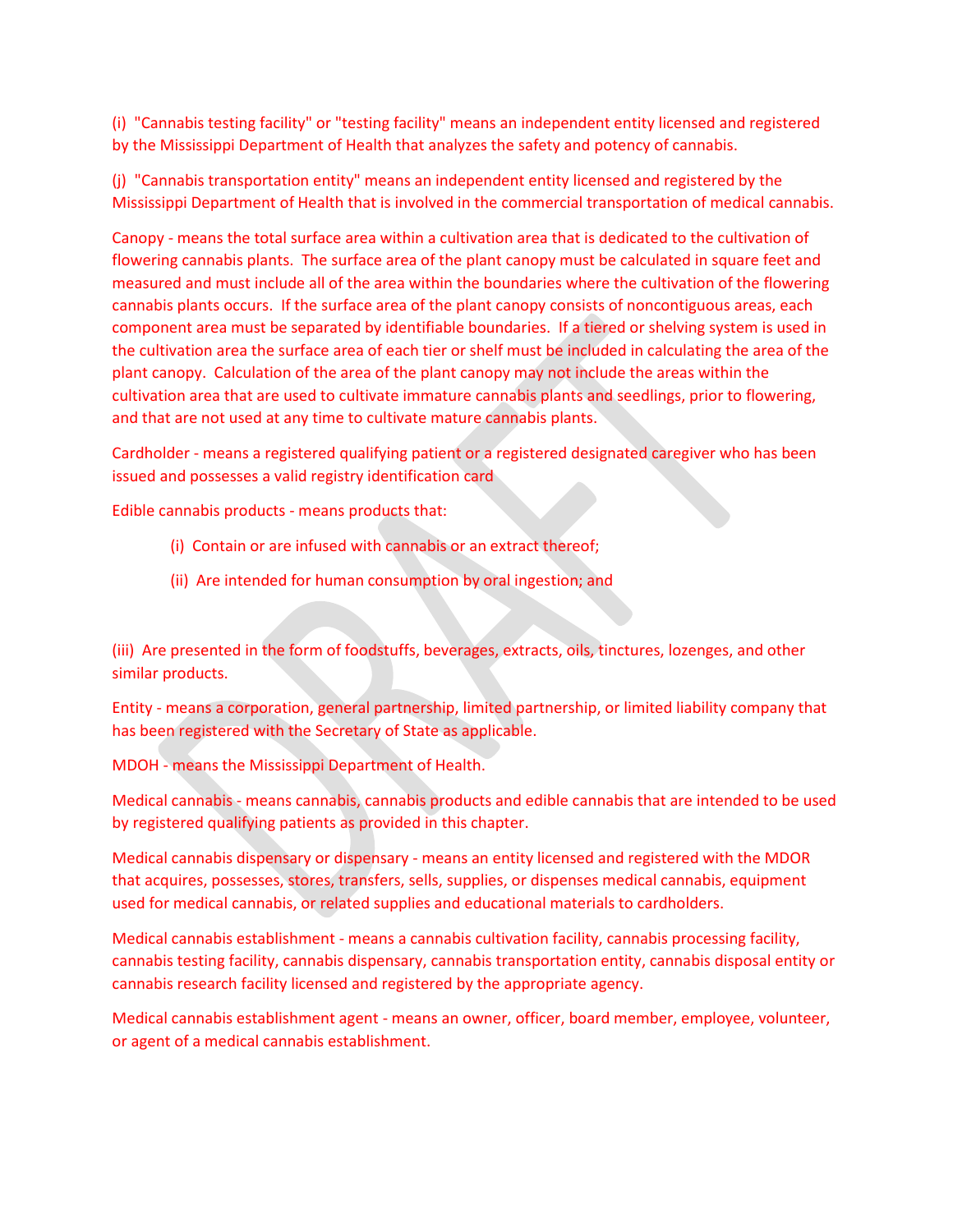Registry identification card - means a document issued by the MDOH that identifies a person as a registered qualifying patient, nonresident registered qualifying patient or registered designated caregiver.

School - means an institution for the teaching of children, consisting of a physical location, whether owned or leased, including instructional staff members and students, and which is in session each school year. This definition shall include, but not be limited to, public, private, church and parochial programs for kindergarten, elementary, junior high and high schools. Such term shall not mean a home instruction program.

# **ARTICLE V: RURAL DISTRICT (A-1)**

### **SECTION 503 – PROHIBITED USES**

- A. Commercial Feedlots.
- B. Commercial Poultry Farms.
- C. Junk/Salvage Yards.
- D. I-2 Industrial uses
- E. Manufactured Housing Subdivisions and Parks.
- F. Medical cannabis dispensaries

# **ARTICLE VI: AGRICULTURAL DISTRICT (A-2)**

SECTION 603 – PROHIBITED USES

A. Medical cannabis dispensaries

# **SECTION 604 – DIMENSIONAL REQUIREMENTS**

604.01 Maximum Building Height: 35 feet. There shall be no height limitations for barns and agricultural storage buildings provided they do not contain space intended for human occupancy.

604.02 Minimum Lot Area: One (1) acre for conditional uses.

604.03 Minimum Lot Width and Yards: No minimum lot widths or yards are required for A-2 zones for uses permitted outright. However, all uses permitted as conditional uses shall require Site Plan Review.

604.04 Minimum Yard/Setback:

- A. Front yard: 30 feet.
- B. Side yards: 10 feet.
- C. Rear yard: 10 feet.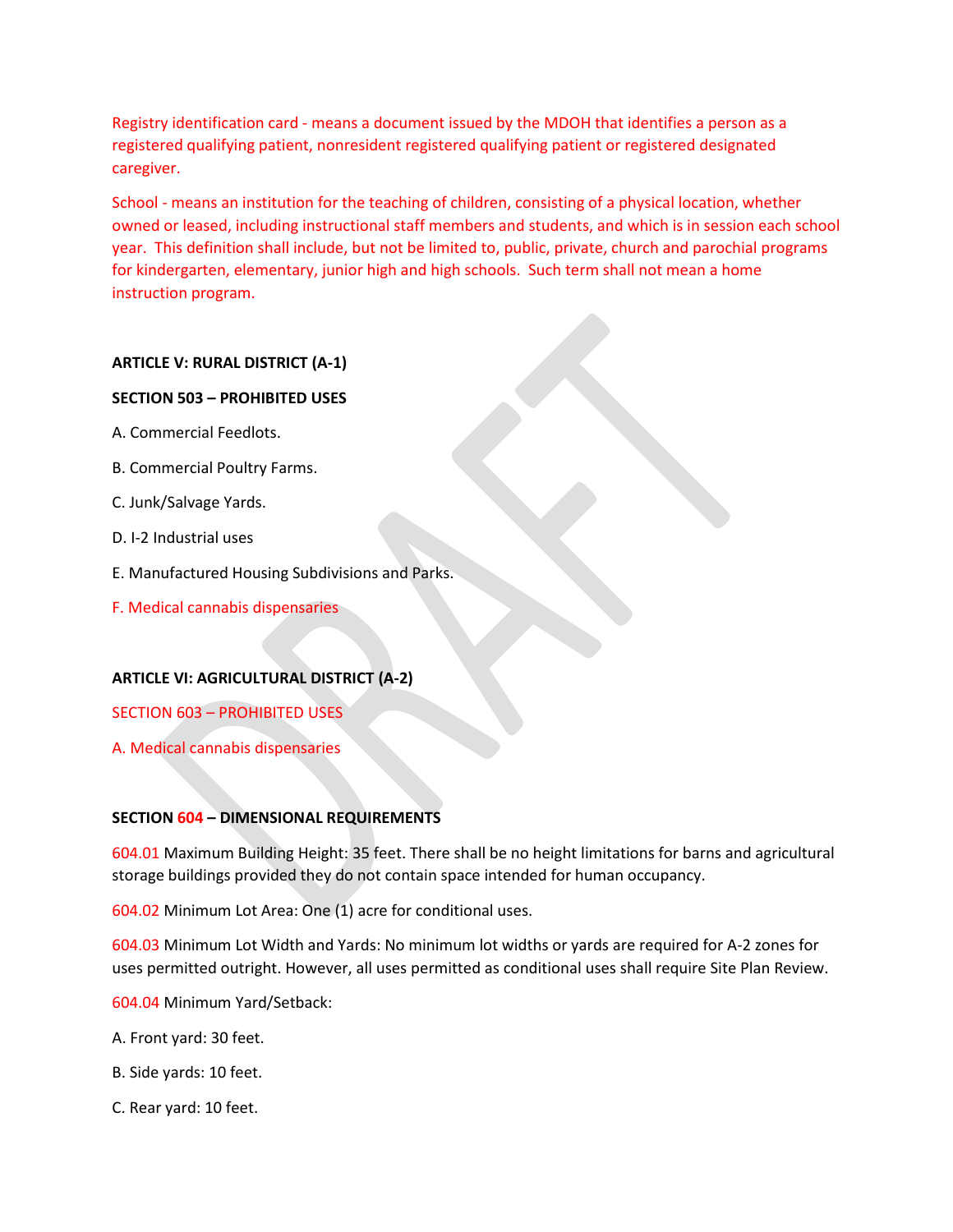604.05 Buffer and Screening Requirements: Abutting Use Districts: Not Applicable

Min Width: N/A Min Height: N/A

## SECTION 605 – COMPLIANCE WITH LAND DEVELOPMENT STANDARDS AND REGULATIONS, BUILDING CODES AND OTHER COUNTY REGULATIONS

The Developer, owner and contractor proposing a subdivision of land, commercial enterprise, apartment complex, condominium development and other developments as defined herein, and the construction, occupancy and use of any structure must also comply with the applicable requirements contained in the Lafayette County Land Development Standards and Regulations, Building Codes and other ordinances adopted by the Lafayette County Board of Supervisors.

# **ARTICLE VII: RURAL COMMUNITY PRESERVATION DISTRICT (RCP)**

#### **SECTION 703 – PROHIBITED USES**

- A. Commercial Feedlots.
- B. Commercial Poultry Farms.
- C. I-2 Industrial uses.
- D. Junk/Salvage Yards.
- E. Manufactured Housing Subdivisions and Parks.
- F. Medical cannabis dispensaries

### **ARTICLE XIV: COMMERCIAL MEDIUM DENSITY DISTRICT (C-2)**

### **SECTION 1402– CONDITIONAL USES AND STRUCTURES AS PROVIDED UNDER SECTION 2105**

A. Plant nurseries.

B. Building materials sales where some or all such materials are displayed outdoors or are visible

from roads or highways.

C. Condominiums and loft-style apartments that are developed in connection with commercial establishments.

- D. Country stores.
- E. Pawn Shops.
- E. Tattoo Parlors.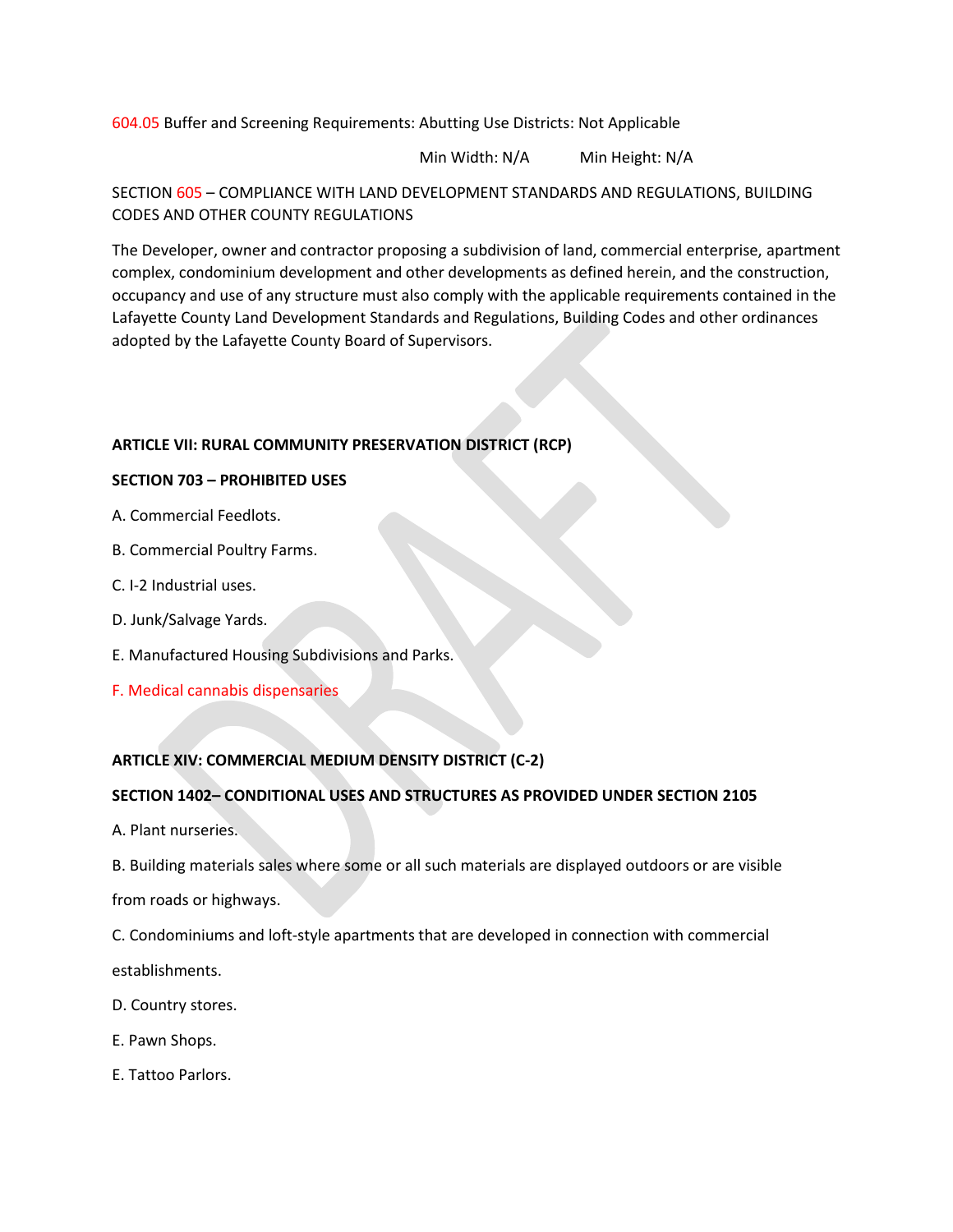F. Title loan and check cashing establishments.

G. Recreational Vehicle (RV) developments.

H. Hotels and Motels.

I. Businesses purchasing gold or other precious metals as a primary business.

J. Commercial recreational and entertainment enterprises in which all or part of the activities are conducted out-of-doors, such as golf driving or putting courses, water amusement parks, drive- in theaters, etc.

K. Veterinary clinics and hospitals with outside dog runs.

L. Public or quasi-public facilities and utilities in compliance with 402 and other regulations of this Ordinance.

M. Extraction of minerals, including sand and gravel, provided that when "open-pit" operations are conducted, the operator must obtain required permits and approvals from other governmental entities and provide Lafayette County Board of Supervisors with written proof of the same.

N. Mini-warehouses

O. Medical cannabis dispensaries in accordance with all state regulations and the Lafayette County Medical Cannabis Ordinance.

P. Medical cannabis testing and research facilities in accordance with all state regulations and the Lafayette County Medical Cannabis Ordinance.

### **ARTICLE XV: COMMERCIAL HIGH DENSITY DISTRICT (C-3)**

#### **SECTION 1501 – LAND USES PERMITTED**

A. Any use permitted in the C-2 Commercial Medium Density District, subject to all regulations of that District.

#### Exception: Medical cannabis dispensaries

B. Boat and marine sales, rental/lease, and service.

C. Warehousing and storage, provided that all storage is within enclosed structures; such as miniwarehouses.

D. Country stores.

E. Veterinary Clinics and hospitals with outside dog runs.

F. Other similar enterprises or businesses of the same nature which are not more obnoxious or detrimental to the welfare of the particular area than the enterprises permitted above, not to include those uses which are first permitted in the I-1 District.